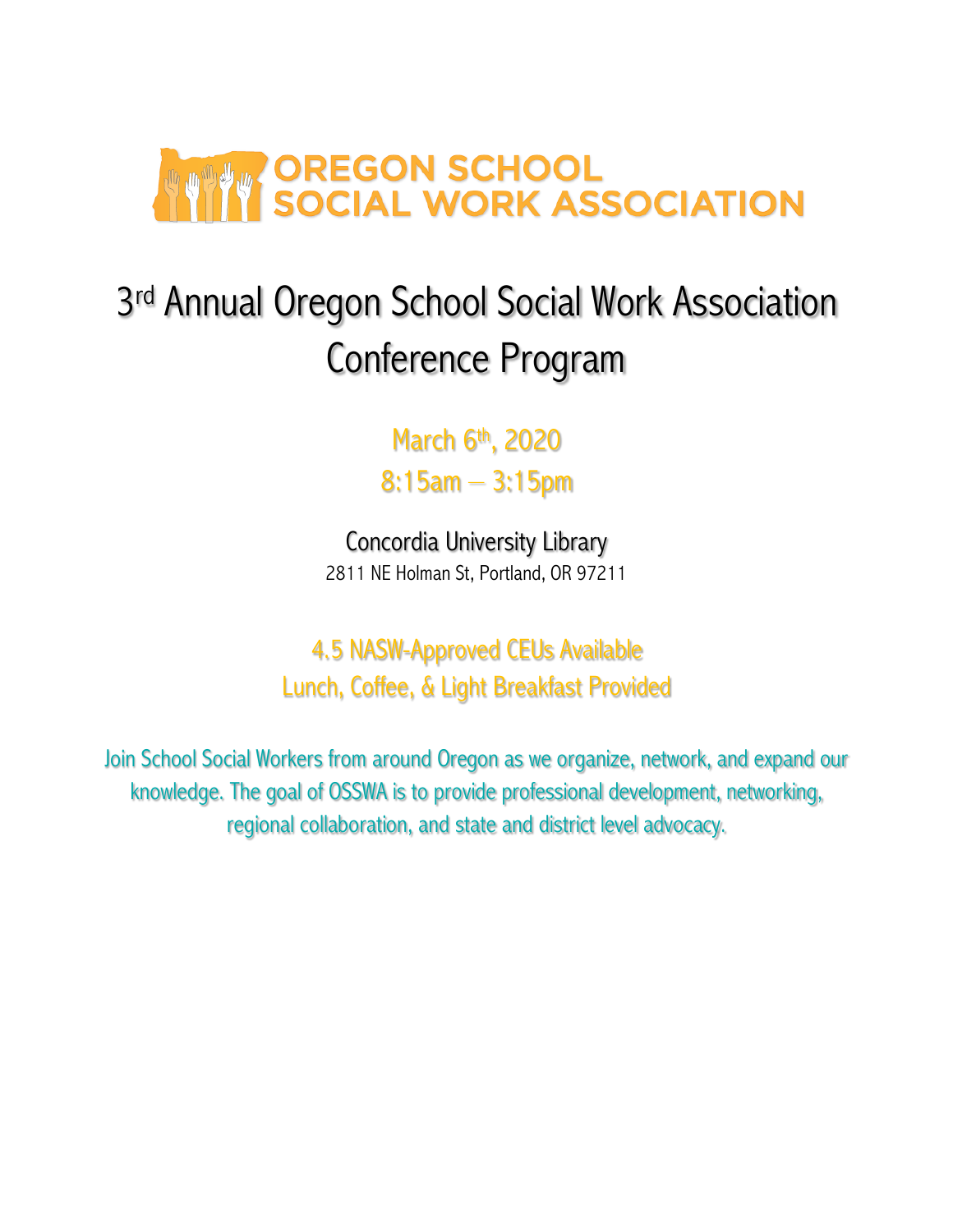## Conference Agenda

| 8:15-9am                                | <b>REGISTRATION/LIGHT BREAKFAST</b>                                                                                                                                                                                  |                                                                                                                                                                                       |                                                                                                                                                                                                                     |
|-----------------------------------------|----------------------------------------------------------------------------------------------------------------------------------------------------------------------------------------------------------------------|---------------------------------------------------------------------------------------------------------------------------------------------------------------------------------------|---------------------------------------------------------------------------------------------------------------------------------------------------------------------------------------------------------------------|
| 9am                                     | <b>WELCOME</b>                                                                                                                                                                                                       |                                                                                                                                                                                       |                                                                                                                                                                                                                     |
| Session 1<br>9:15am-<br>10:45 am        | 1A: Radical Wellness - A New<br><b>Understanding of Self Care</b><br>Meghann Darne, LCSW, Inner<br>Piece, & Rosanne Marmor, LCSW,<br><b>Pulse Wellness</b>                                                           | 1B: How trauma is causing a<br>reaction to African American girls<br>in our schools<br>Jonicia Shelton, MSW, CSWA,<br><b>Portland Public Schools</b>                                  | 1C: Left To Their Own Devices:<br>How to help adolescents<br>develop a healthy<br>relationship to their devices in<br>and out of school<br>Yshai Boussi, LPC, Portland<br><b>Family Counseling</b>                  |
| 10:45-<br>11am                          | <b>BREAK</b>                                                                                                                                                                                                         |                                                                                                                                                                                       |                                                                                                                                                                                                                     |
| <b>Session 2</b><br>$11am -$<br>12:30pm | 2A: Children Are People and So<br>Are You: Building Critical Mass<br>Stephanie Roberson, MSW, MEd.,<br>CSWA, & Brianna C. Bragg, MSW,<br>The UPRISE Collective                                                       | 2B: The Anti-Platitude Approach:<br><b>Supporting Grieving Students</b><br>Jana DeCristofaro, LCSW, & Kate<br>Sherwood, LCSW, The Dougy<br>Center for Grieving Children &<br>Families | 2C: Integrated School-Wide<br><b>Social Emotional Learning</b><br>Julie Prindle, Ph.D.,<br>LCSW, Emily Etzkorn, LCSW,<br>Genie Gomez, LSSW, Paul<br>Peters, LSSW, & Amy White,<br>LCSW, Portland Public Schools     |
| $12:30-$<br>1:30pm                      | <b>LUNCH</b>                                                                                                                                                                                                         |                                                                                                                                                                                       |                                                                                                                                                                                                                     |
| <b>Session 3</b><br>$1:30-3$ pm         | 3A: Gender Variance 201:<br><b>Cultivating a Deeper</b><br><b>Understanding Among Educators</b><br>Clement Wilson, MSW Student,<br>Portland State University, &<br>Alyssa Linares, Bridge 13                         | 3B: The Ethics of Educator<br>Wellness<br>Campbell Stewart, LSSW, & Dena<br>Schreiner, LCSW, LSSW,<br><b>Beaverton School District</b>                                                | 3C: The multi-layered Role of<br><b>School Social Worker with Teen</b><br>Parents<br>Norelle Harper, MSW, LSSW;<br>Siri Michel-Midelfort, MPH,<br>MSW; Maureen Brennan,<br>LCSW, C-SSWS, Portland Public<br>Schools |
| $3 - 3:15$ pm                           | <b>CLOSING: Receive CEUs</b>                                                                                                                                                                                         |                                                                                                                                                                                       |                                                                                                                                                                                                                     |
| $3:15-$<br>3:45pm                       | OPTIONAL: Tour of 3 to Ph.D. program<br>(a collaboration between Concordia University, Portland Public Schools' Faubion School, Trillium Family<br>Services, Basics (formerly Pacific Foods), and Kaiser Permanente. |                                                                                                                                                                                       |                                                                                                                                                                                                                     |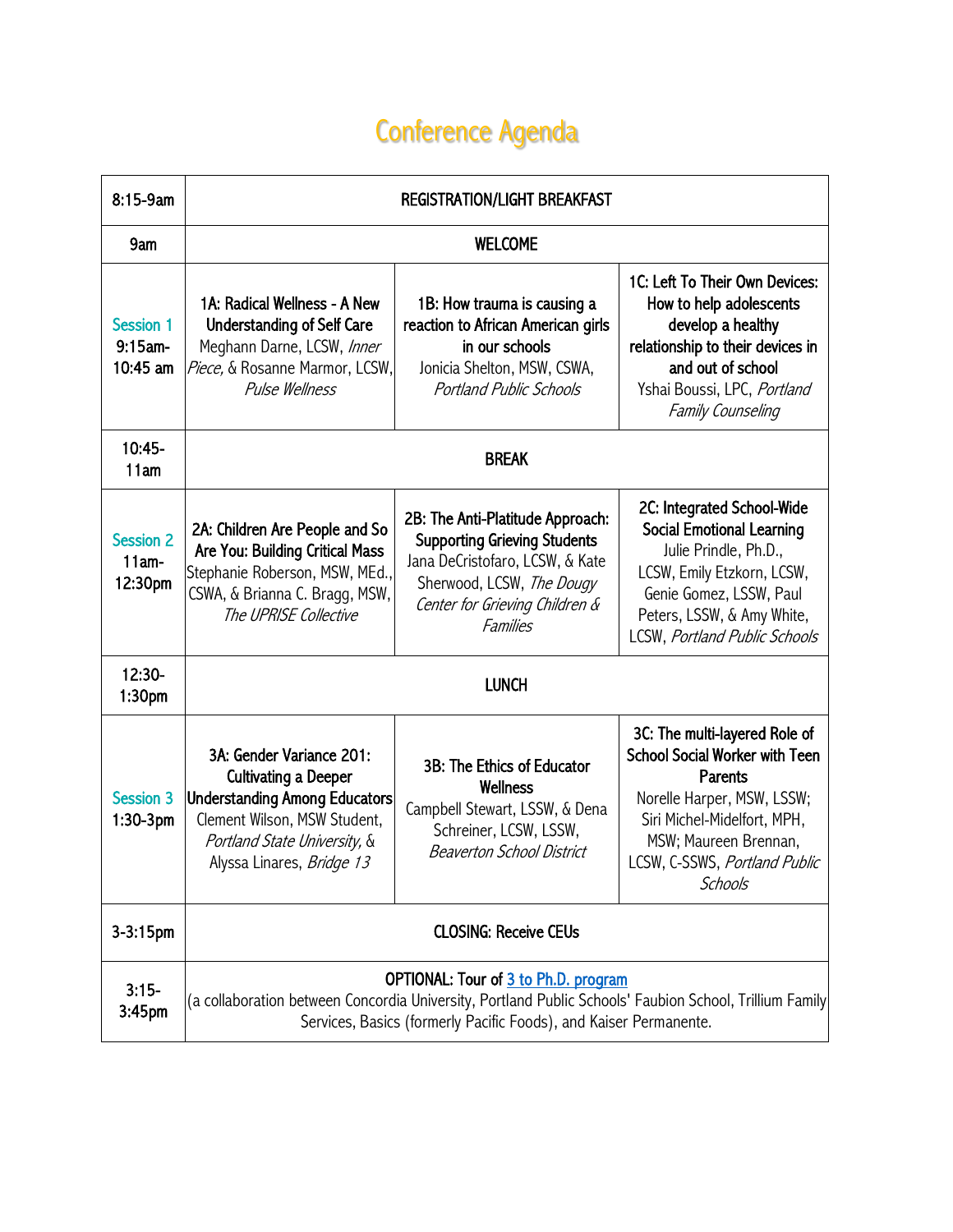## Session 1

WORKSHOP 1A: Radical Wellness - A New Understanding of Self Care

PRESENTERS: Meghann Darne, LCSW, & Rosanne Marmor, LCSW, Inner Piece

ABSTRACT: Radical Wellness is a dynamic workshop that will bring a new understanding of self-care. Participants will learn creative ways to understand the needs of your brain, heart and body, as well as the history of self care and the impact culture has on it. Participants will also examine their needs and create their own unique plan for wellness to aid them in creating a sustainable approach to being a social worker. Participants will also deepen their understanding of self compassion and why it is so critical to self care and greater humanity. Radical Wellness tools can be used to help guide others and yourself toward a unique plan for sustainable wellness.

#### WORKSHOP 1B: How trauma is causing a reaction to African American girls in our schools

#### PRESENTERS: Jonicia Shelton, MSW, CSWA, Portland Public Schools

ABSTRACT: This presentation will focus on the trauma that African American girls have been going through in today's society and how this is being displayed in the schools. Going over the history of trauma. Providing studies and definitions of PTSD and trauma. Also ways to help those girls with their trauma. Discussing what happens to our girls when they face the complexities of trauma that are not being addressed and they are left being silenced. Discussing resilience and repressing past traumatic experiences. Discussion about what we are seeing in schools as it relates to behaviors and how they may or may not be addressed by staff and family.

WORKSHOP 1C: Left To Their Own Devices: How to help adolescents develop a healthy relationship to their devices in and out of school

#### PRESENTER: Yshai Boussi, LPC, Portland Family Counseling

ABSTRACT: 78% of teens check their devices at least hourly, and 50% report feeling "addicted" to their phones. 69% of parents check their devices at least hourly, and 27% of parents feel "addicted". Technology and devices are here to stay for better and for worse. As helping professionals, it's imperative that we help the youth we serve learn how to be more thoughtful, skilled and responsible online and off. This workshop will discuss the impact of technology on adolescent mental health. Current data and trends will be discussed. Practical solutions and strategies to help students develop healthy digital citizenship and balance in and out of school will be offered as well. Participants will be able to: Identify the current data showing how social media helps and harms adolescents. Describe 3 ways to effectively talk with students about their social media usage. Identify at least 3 ways to help adolescents develop healthy habits online and off.

### Session 2

#### WORKSHOP 2A: Children Are People and So Are You: Building Critical Mass

PRESENTERS: Stephanie Roberson, CSWA, MEd., & Brianna C. Bragg, MSW, The UPRISE Collective

ABSTRACT: This workshop will begin by acknowledging the inherent harm that exists both within social work and the education systems that were designed to uphold a white supremacist narrative. Rooted in history and centered in community, this highly interactive workshop will explore the role of social workers to uphold the self-determination and agency of the children and families in their care, and the support they need to make it all happen in a system that doesn't always recognize their worth. Discussions and activities will center around community care as it relates to coalition building, collective organizing, and upholding the truths and stories of targeted communities.

#### WORKSHOP 2B: The Anti-Platitude Approach: Supporting Grieving Students

PRESENTERS: Jana DeCristofaro, LCSW, & Kate Sherwood, LCSW, The Dougy Center for Grieving Children & Families ABSTRACT: According to the Childhood Bereavement Estimation Model from Judi's House & the JAG Institute, 1 in 17 children in Oregon will experience the death of a parent or sibling by the time they turn 18. This means that educators and school social workers will inevitably be faced with supporting a number of students, each year, who are trying to balance school performance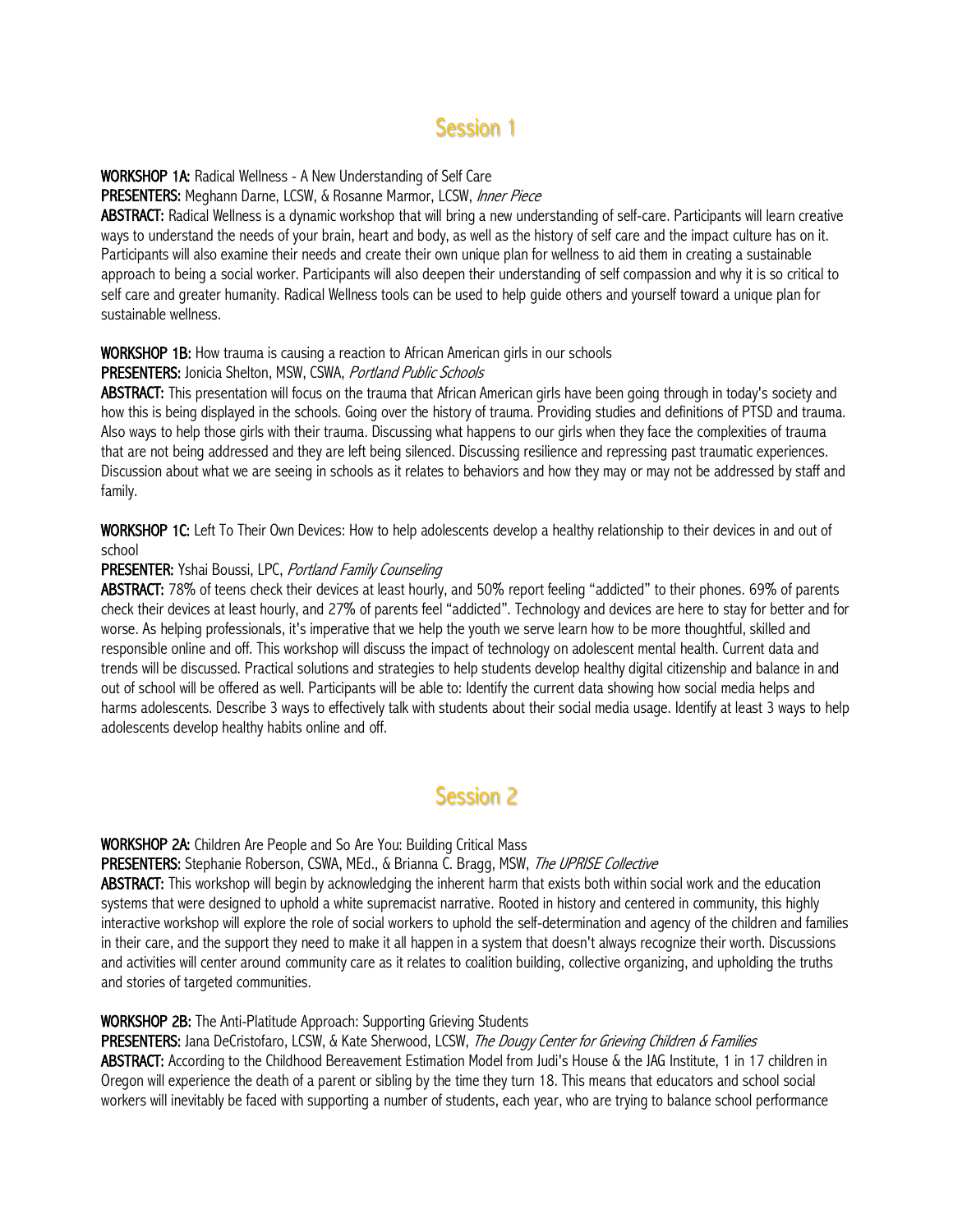with how their grief manifests emotionally, cognitively, and behaviorally. In this exploratory session, we will analyze how grieving students are at risk for isolation, disconnection, and decreased school engagement. We'll also review how grief presents for students and the ways school staff can provide effective support. As participants, you'll have the opportunity to hear directly from grieving students via audio and video clips. You'll also be encouraged to practice the skills we use at The Dougy Center for Grieving Children - the first peer-support program for children and teens - as you work with students in grief. Discomfort welcome!

#### WORKSHOP 2C: Integrated Schoolwide Social Emotional Learning

PRESENTERS: Julie Prindle, Ph.D., LCSW, Emily Etzkorn, LCSW, Genie Gomez, LSSW, Paul Peters, LSSW, & Amy White, LCSW, Portland Public Schools

ABSTRACT: This session is intended to share research and practice implementation of school wide SEL by school social workers. In a group presentation format we will explore:

1) Our Federal Grant

- 2) Our journey of hiring a team of School Social Workers
- 3) The success and challenges of integration of School Social Workers into school buildings
- 4) The use of Panorama assessment tool for SEL work and goal setting of SEL
- 5) The use of social work services data to assess and improve practice

6) Sharing the results of 3 years of design of a 5 year Federal Innovation grant. We are eager to share lessons learned in the last three years- especially how school social workers can use their skills to impact and support multi-tiered systems in the schools.

## Session 3

WORKSHOP 3A: Gender Variance 201: Cultivating a Deeper Understanding Among Educators

PRESENTERS: Clement Wilson, MSW Student, *Portland State University*, & Alyssa Linares, *Bridge 13* 

ABSTRACT: Designed as a follow-up a transgender 101 training, this experiential workshop provides space for public school educators and support staff to gain a deeper understanding of the shifting landscape of gender identity

development, gender ideology, gender variance, and fluidity among Generation Z youth. Participants will increase their gender literacy by experientially exploring their own gender identity and interrogating how their inherent biases inform their work with gender diverse students. Participants will also develop a deeper awareness of gender diversity in nature, historical and current gender diversity and third gender roles across cultures, and how to meaningfully connect this to the work they do with students. The session won't cover introductory topics of transgender identity, nor will it focus on vocabulary. This workshop is intended to develop and cultivate self-awareness and gender literacy among educators and social workers so they can build stronger and more authentic relationships with their gender diverse students and colleagues.

#### WORKSHOP 3B: The Ethics of Educator Wellness

PRESENTERS: Campbell Stewart, LSSW, & Dena Schreiner, LCSW, LSSW, Beaverton School District

ABSTRACT: After moving forward with trauma informed practices in the Beaverton School District, we soon learned a critical oversight in delivery of this work around self-care and educator wellness. We believe in order for teachers to be able to effectively understand and embody trauma informed practices and SEL, they first need to gain some understanding on the signs of vicarious trauma as well as tools and systems that help them explore sustainable practices of self-care and community care. This includes larger systemic changes to help leaders in education understand the importance of this work and that while we can focus on students, we must also focus on the care and support of the teachers serving them. In this session we will explore the why around this work, strategies to offer to staff, and how to address resistance or ambivalence. We also hope to generate a discussion to hear what other school social workers are doing around this important work.

#### WORKSHOP 3C: The Multi-layered Role of School Social Worker with Teen Parents

PRESENTERS: Norelle Harper, MSW, LSSW; Siri Michel-Midelfort, MPH, MSW; Maureen Brennan, LCSW, C-SSWS, Portland Public **Schools** 

ABSTRACT: We will present through vignettes, client profiles and anecdotal information the multitude of needs presented by Teen Parents within an educational system. We will explore the role of the School Social Worker trained to use a multi-dimensional lens